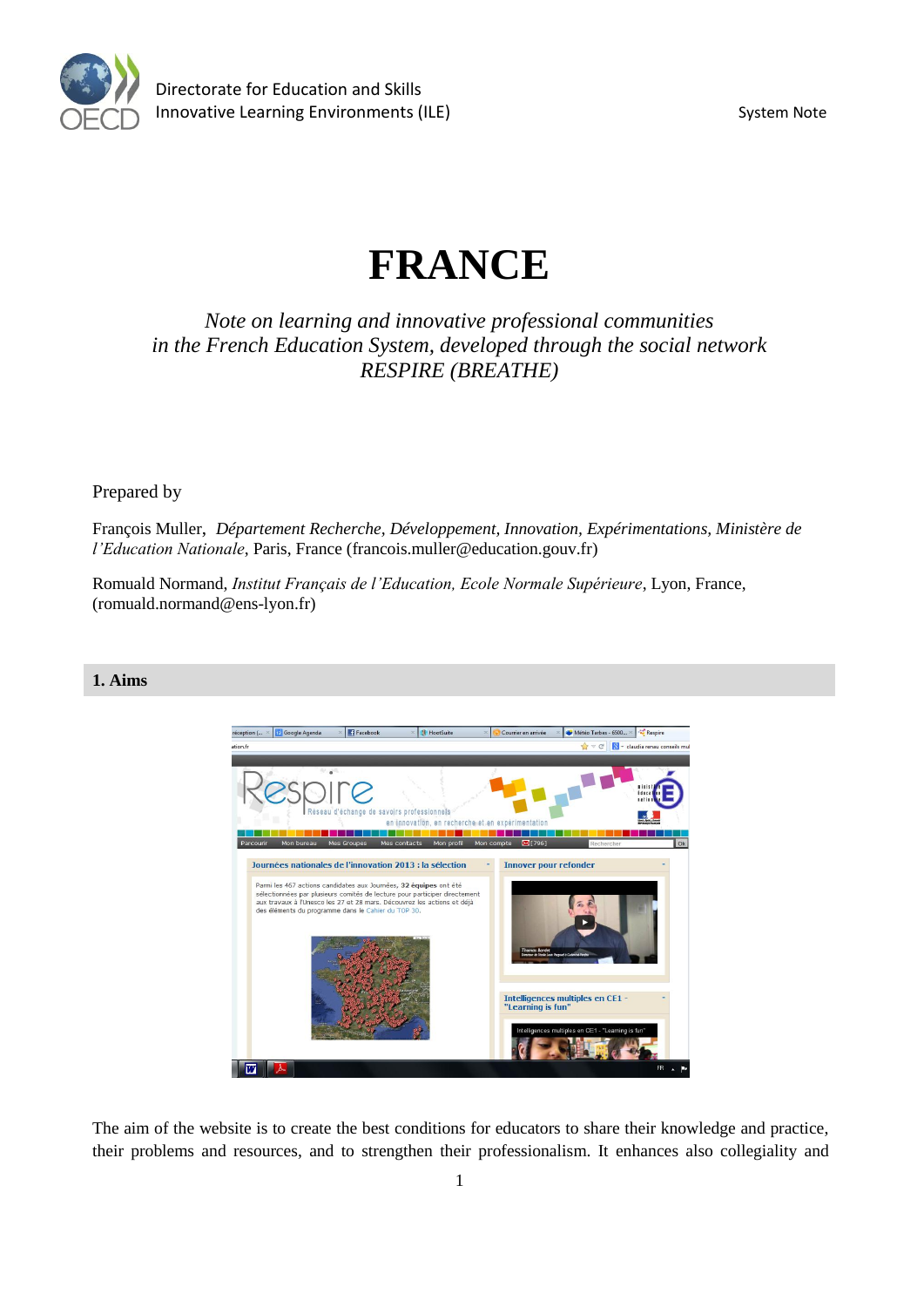

solidarity between distant schools at national level. How to articulate social and professional experiences which are often loose-coupled in the French education system because of a disarticulation between disciplines and of innovation no sufficiently disseminated? Three factors gave life to something which was yet invisible:

**1) Distributed social practices and digital uses of social networks**: since 5 years, teachers have created networks according to school subjects, professional interests, primary or secondary education. A lot of interactions have been relayed by twitter and they include sometimes students. The exchange of knowledge is not codified and this type of resource provides a great flexibility whereas freedom, interactivity, free access and open source are the constituents of new digital technology.

While a software infrastructure already existed, it was too heavy and not sufficiently adjusted to professional needs. RESPIRE combines a design and management by the Ministry's department of R&D and a technological support by a knowledge center (Centre Régional de Documentation Pédagogique, Versailles). It is taking over **the "ego-network" approach** in the organization of the information and social public networks. "My information", "My documents", "My discussions and share", "My working groups", "My contacts" are the components by which each professional can work on the website (after a registration with a professional e-mail address like @ac-academie.fr ou @education.gouv.fr). Each one can complete a profile and create his/her own groups, to define their extent and criteria of inclusion, and share with other people and invite them.

**2) A strategy for change:** In a context of school restructuring and education reforms, of evolutions of curricula and the teaching profession, it is important to provide professionals with a supportive environment and a new sense of professionalism. The RESPIRE national network has been designed to support the fluidity of professional relationships without too much control. It includes a buidling capacity to enrich the information and to facilitate exchanges of problems and solutions among peers. The consensus is replacing formal rules and procedures while the professional group is homogeneous: people exchange on the same issue and they share knowledge and practices in a climate of trust. RESPIRE, as a social network of innovation belongs to the national strategy of innovation and it completes the knowledge bank of innovation: *Expérithèque* (more than 2500 innovations already compiled and updated. [\(http://eduscol.education.fr/experitheque\)](http://eduscol.education.fr/experitheque). It is supported by a national network of school development partners who are sustaining the initiatives, supporting teaching teams, and implementing a national program of professional development based on self-evaluation.

**3)** To participate to a **"community of practices**": RESPIRE facilitates the development of 'community of practices" and "professional learning communities" through the provision of a new social mediation of knowledge between practitioners through which knowledge and experiences, experiments and initiatives, projects and best practices are shared and disseminated. It gives to professional groups a sense of ownership and helps them to structure their social and cultural capital for innovation and to improve the effectiveness of the school organization at local level.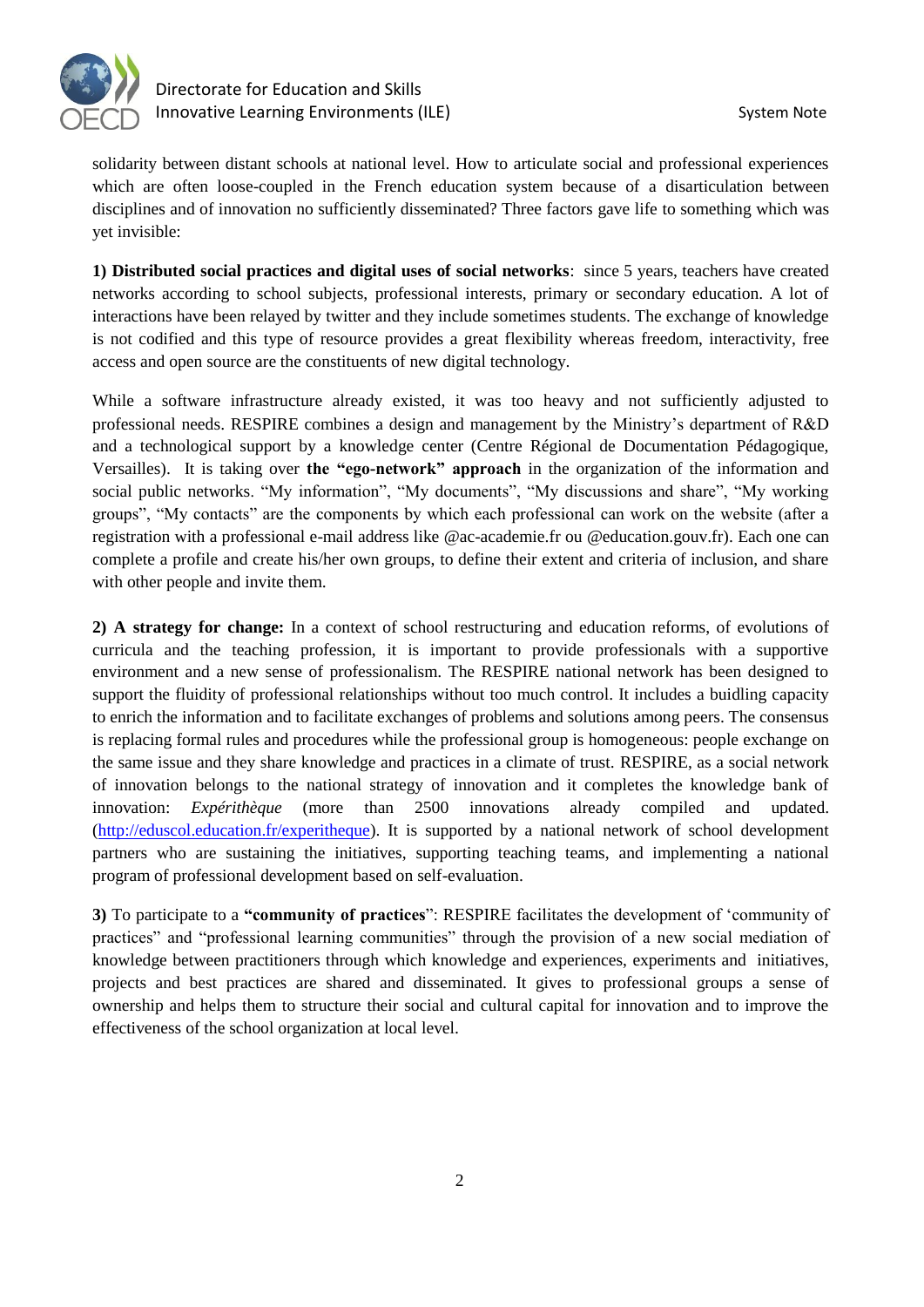

## **2. Leadership and Partners**

RESPIRE is a concept designed by the DRDIE (Département Direction Recherche Innovation Expérimentation) of the DGESCO (Directorate of Schools, head of the project: François Muller), with a technological support and development by the team of the Centre Régional de Documentation Pédagogique (Knowledge center: developer, Marc Février) which already had an exchange and work platform for the executives of this regional district. RESPIRE was opened on the 5th of January 2012.

The DRDIE was able to enhance its strategy and its concepts about innovative networks through a sustainable collaboration with Romuald Normand, Associate Professor at the Ecole Normale Supérieure of Lyon (French Institute of Education). Through this cooperation, we were able to participate to the European network on School Leadership (EPNoSL) led by the FORTH Foundation (Greece) and we have created a professional group on the website RESPIRE after the first national conference on school leadership organized in Lyon with EPNoSL and our National College of School Administration (Ecole Supérieure de l'Education Nationale) in 2012.

#### **3. Strategies and activities**

RESPIRE can be described through 4 principles embedded in the interface, exchanges and contributions involving 5000 interconnected persons:

- **Informality**: the expression is free and explicit, without any level of validation required; different supports as forum, blog, pages allow people to interact quickly and effectively, and to propose sustainable and relevant contents. The capitalization is essential, everyone can find guidelines and FAQs, references and papers on the website. The communication is direct and fluid: it is functional and serves to support more institutional and formal initiatives.
- **Personalization**: each contributor is identified and navigates according to his/her own interests and questions. Interactions are focused and shared at the same time.
- **Open source**: knowledge is easily shared, or delimited according to the desired level of publicity. It can feed different and separated groups (according to their background, belonging, geography). The technological development is free.
- **Cooperation**: each group whether it is focused on project, exchange, training, or management can share questions and answers, resources and documents; the rationale is transversal and collaborative and not top-down. The group is self-enhancing its capital and acquire a new legitimacy and professionalism.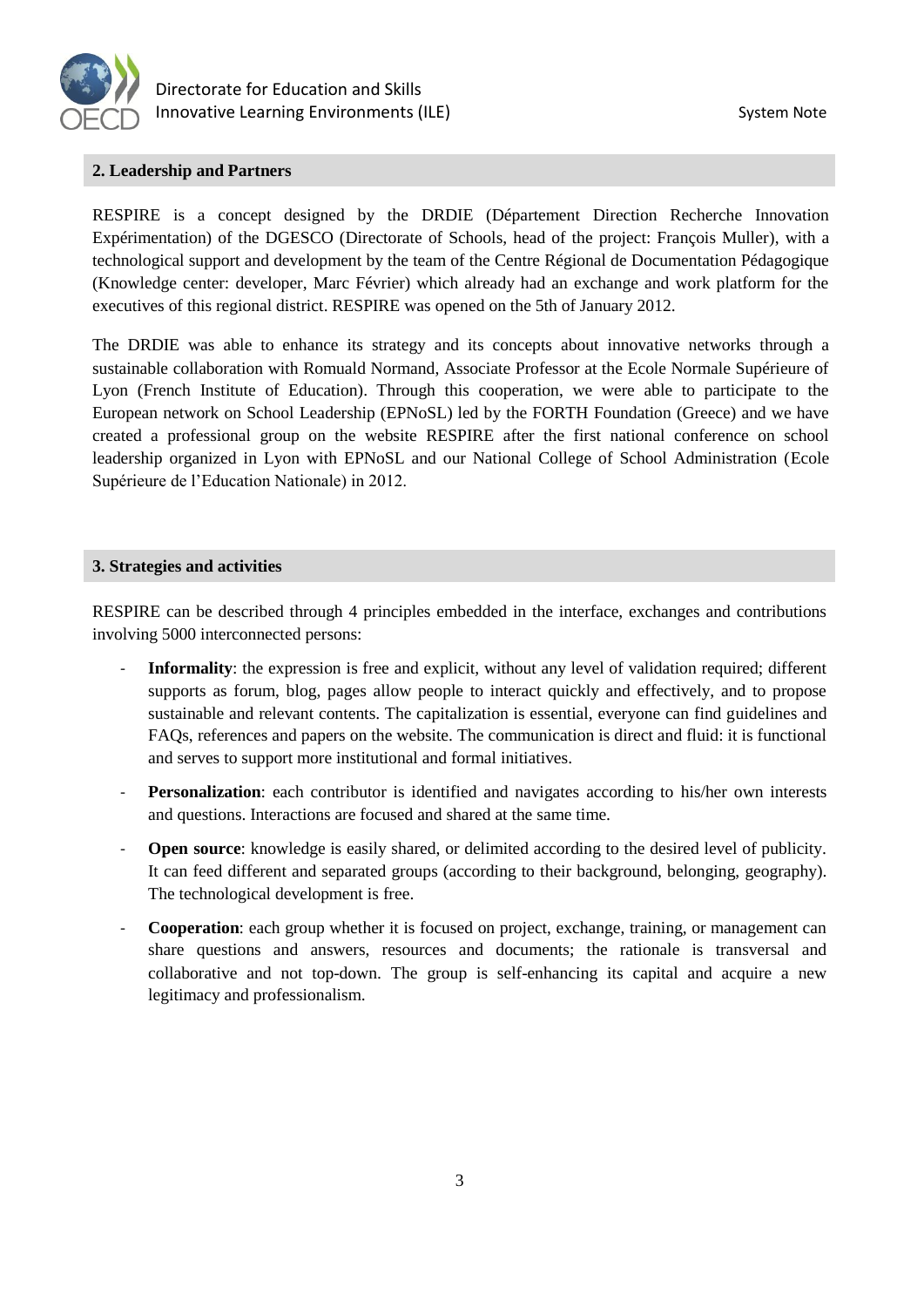

### **4. Context**

In the world of education and training in France, networks are not new. There are already networks of friends, networks of institutions (partnerships between education, police and justice), networks of resources (editorial network SCEREN, Education Action Zones' networks led by the centre Alain Savary), networks of experts, etc. These networks are more or less functional, more or less supported by digital technologies.

The initiative came from a particular context: since the 2005 School Act, the Ministry wanted to implement a "right to experiment" for local teams, to lead to the school improvement needed by the implementation of reforms (for example, the Basic Skills Framework, the fight against drop-outs, etc.). Some local services were designed to support innovation and to develop networks in regional districts with different features and effectiveness (the CARDIE or Regional Centers for Research, Development, Innovations and Experiments). The successive reports written by the General Inspectorate or the High Council of Education insisted on the relative value of these innovations and the lack of relevant data.

The RESPIRE network is born from these statements: it is inspired by several types of networks and cannot be reduced to one: it comes to serve as a social network in education with a strong institutional support. RESPIRE is "a network for professional exchanges in innovation, research, and experiment"( [http://respire-education.fr](http://respire-education.fr/)) and it allows to make visible and accessible an emergent national and professional learning community and knowledge about the main challenges of the French education system.

#### **5. Resources**

The design, development and maintenance of the social network RESPIRE is made by the technical team of the CRDP (Regional Knowledge Centre) in Versailles: a grant is allowed by the DGESCO (Directorate of Schools) for an amount of 40 000 Euros.

#### **6. Development over Time**

RESPIRE was interesting for teams who did not sometimes participate into the innovative programs proposed by the CARDIE (Knowledge Centers for Research, Development and Innovations). It fitted to their needs. Teaching teams were using the network to exchange on diverse topics as guidance, road security, special needs education, ICTs, etc. So, they were able to make their projects more knowledgeable and propose to other professional groups to meet and to join in a different way. Other professionals groups were designed by people who wanted to develop cooperation in their schools on drop-outs and guidance, classrooms without marks, etc. They wanted to exchange about their reflections, practices, different tricks on pedagogy. Each group belongs to a professional learning community or community of practices, open or close, in order to work beyond the borders of the schools and regional districts. RESPIRE is evolving and shows more and more co-buildings of projects and partnerships. The challenge is to implement them effectively in schools and particularly to manage them as sustainable projects. If there is no management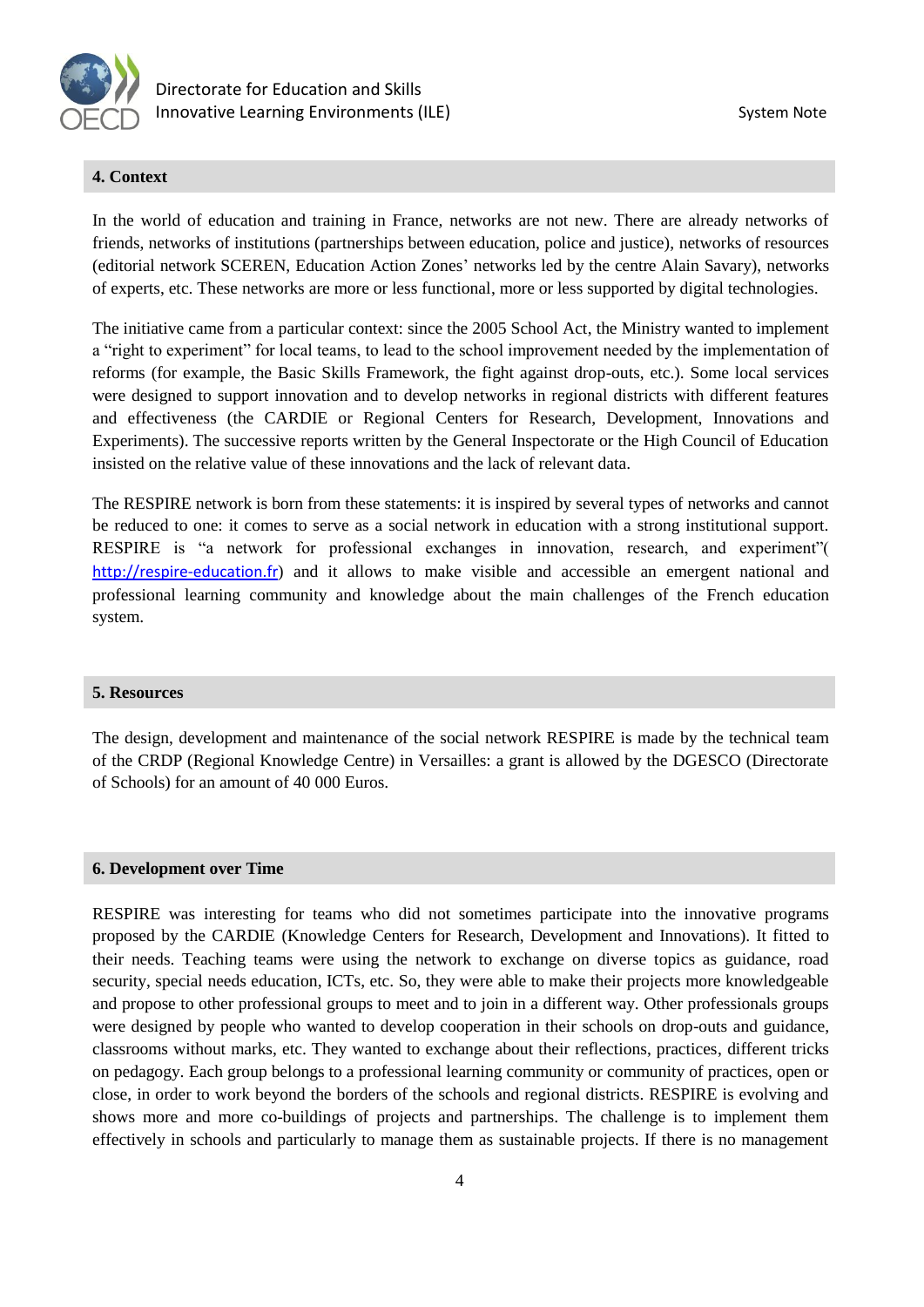

and local governance of these projects, they do not provide any gain in the achievement of students. The development of intermediary functions (or leadership functions) is particularly at stake in the French education context as the way to develop more effective professional development programs to sustain collective cooperation and share of knowledge between professional groups.

### **7. Evidence of effectiveness and efficiency**

**National extent**: the second national conference on innovation in March 2012 at the UNESCO was devolved to the multiple dimensions of the learning organization in schools and it serves to mobilize people and to disseminate information about the network. The call to attend the conference was launched from the plat-form RESPIRE to facilitate inscriptions and interactions among people. In 4 weeks, more than 450 proposals (from innovative projects) were submitted, and the call was relayed by other active networks (institutional networks, mailing lists, but also Facebook and Twitter). It was 4 times more than the previous year. The operation has been repeated in October 2012 and February 2013 and a similar score was reached, with a progression in the quality of proposals. In a few months, teams learnt to communicate the value of their action.

**Evidence from the tracking of networking activities***.* In 18 months of development, a professional life has emerged from multi-functional space: contributions through resources, interactions from published pieces of work, shared tools, exchanges on learning. Some data proved the extent of the activity: 43% of people come regularly back after a first access. The average time of visits on the website is beyond 7 minutes. The behavior of users demonstrates a strong interest while other websites face a more limited surfing (less than 2 minutes). The activity can also be daily measured: more than 50% of the activity is recorded between 4 PM and 1 AM the next day. Professional learning on the website is continuous.

Practitioners have discovered a friendly and social environment as they have never known before in the institutional context. Currently, more than 5000 registrations have been made. More than 450 professional groups are working according to different ways of learning and a great variety in topics. Their differences can be explained by the level of involvement and expectations of people according to their learning needs and organizational constraints. In allowing professionals to share their knowledge and skills, their experiences and projects, the website gives them the opportunity to build individually or collectively their professional development, to develop peer learning activities, and to extend their information to better regulate their actions at local level.

Openness, configuration of the group, level of support, there are various arrangements and choices according to the optimal size chosen by leaders to develop these activities. The analysis of uses shows several trends:

- **Groups to share resources**: they search for the extent of their knowledge and a « critical mass » of readers and potential contributors to develop their group. They are open at national level. Digital resources (video, examples of best practices) are created to be sustainable and they constitute an appreciated bank of data for some topics (for example: personalized learning in the high school)
- **Groups to exchange practices**: they develop dialogue, professional debate, proposals and share their experiences and practices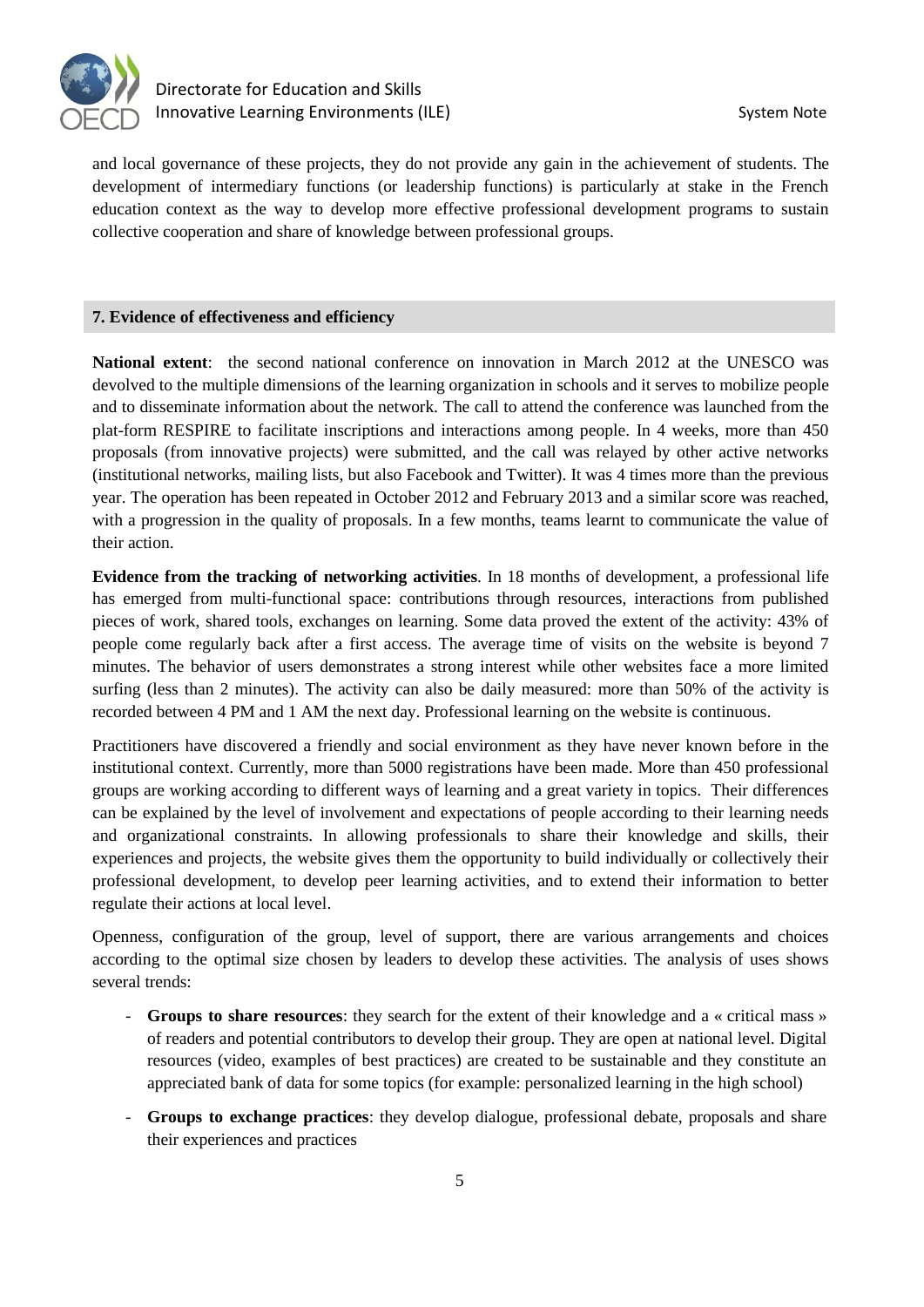

 Directorate for Education and Skills Innovative Learning Environments (ILE) System Note

- **Groups to train at distance:** they are more limited in size and provide "private" spaces to share knowledge and skills for professional development
- **Groups to manage local or national projects**: they are more limited in their extent but the commitment of people is stronger. Their aims is to transform schools or networks of schools (groups around the basic skills framework in Toulon, groups of Regional Centers of Research, Development and Innovations)

#### **8. Success Factors**

It is quite easy, with a professional e-mail, to go on the website and to create an account (with login and password). Each one can create a professional profile according to his/her interests. We know that, with social networks, it is important to build some links and collaboration with peers in order to increase personal knowledge and skills. Each teacher can search for colleagues in the same school subject or for some specific professional groups to join. The choice had been made to display the professional identity of members in order to reinforce the professional dimension of the network and to serve the needs of a large professional and national learning community.

The website allows gathering the contents of professional groups, their materials for learning, the videos, conferences, round-tables. The production of knowledge is facilitated by its circulation and mediation among other groups of users. The different internal functions of the network (chat, blog, homepages, etc.) create opportunities to share knowledge among contributors but also with external networks through Facebook, Twitter and Google+.

The management of the network is at stake: the only technological medium cannot be sufficient by itself: it is necessary to support and to sustain the activities, to initiate flows of exchanges and contributions and, at the same time, to disseminate knowledge towards other professional groups, networks and communities. The supervision and provision of the network is a daily activity. The originality of contents, the up-to-date information and the convergence of initiatives are some important gains to reinforce the development of professional learning communities.

#### **9. Tensions and impediments**

The website RESPIRE is inspired by the model of "ego-networks" developed by other public networks but a collaborative dimension had been added which is not in Facebook where exchanges are only based on information. RESPIRE is a mix between different plat-forms: collaborative work plat-forms on one side, social networks on the other side. With the development of social networks, what appeared at first odd for the educators became better accepted and welcome. Trust and autonomy is important in the process and to guarantee that professionals will not be judged by their hierarchy.

The support of the website by the Department of R&D, its technological softness and the functional simplicity of its interface has been other factors of success. In a very bureaucratic and hierarchical context,